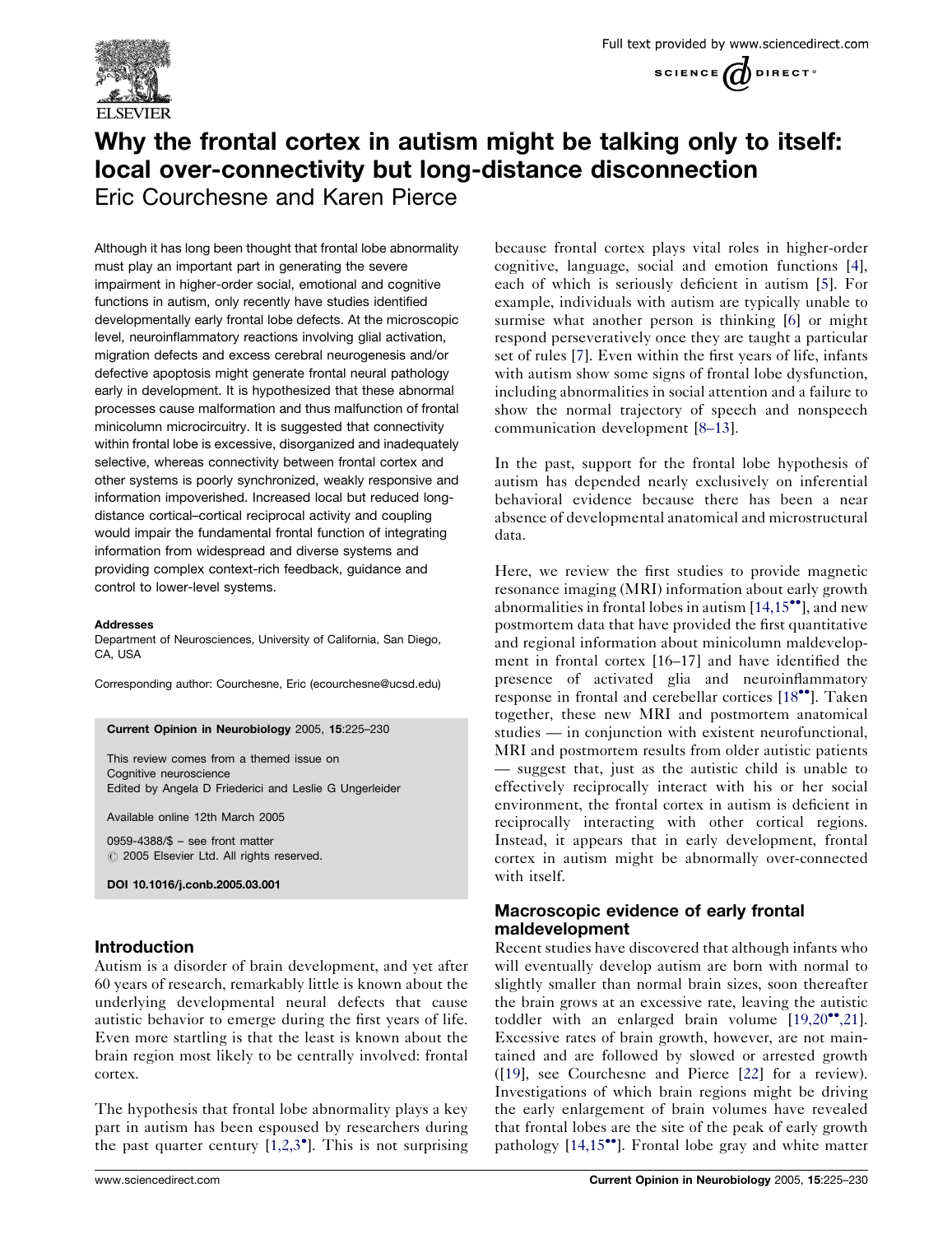are both disproportionately deviant in size in relation to other cortical areas [\[14](#page-4-0)]. Although studies with slightly older children (i.e. older than 7 years) conclude that increases in cerebral white matter volume, particularly frontal cortex, contribute largely to this overall volume increase [[23](#page-4-0) ], other studies that include younger subjects find that both gray and white matter are enlarged  $[14, 15$ <sup>\</sup> $]$ .

Recent structural imaging results on older autistic children are compatible with evidence of pronounced frontal gray and white matter abnormalities in autistic toddlers. With the advent of diffusion tensor imaging (DTI) techniques, white matter fiber tracts can be more thoroughly scrutinized. Fractional anisotropy is a measure in DTI research that reflects the diameter and density of fibers, myelination and macrostructural features such as fiber tract coherence. A recent DTI study reported abnormally reduced fractional anisotropy in white matter adjacent to dorsal and mesial prefrontal cortices in older autistic children [\[24](#page-5-0) ]. In an effort to further characterize white matter defects in autism, one study subdivided white matter into internal and external compartments and found that it is predominantly the outer radiate portion of white matter, particularly in the frontal lobes, that is disturbed in older autistic children [\[23](#page-4-0) ]. Furthermore, frontal and temporal sulci are abnormally shifted superiorly and posteriorly in autistic children [\[25](#page-5-0)], and frontal cortex has increased gyrification [[26\]](#page-5-0).

Whereas several functional imaging studies have shown relatively normal function of primary sensory cortices in autism [\[27](#page-5-0)°[,28](#page-5-0)°[,29\]](#page-5-0), studies rarely report normal functional responding in the frontal lobes. For example, in a sample of autistic patients Pierce et al. [\[27](#page-5-0)<sup>°</sup>] reported normal functional activity in ventral temporal regions, but not the frontal lobes, in response to personally familiar faces. Abnormalities in frontal responding in autism have also been noted in response to theory of mind [[30,31](#page-5-0)], memory [\[32,33\]](#page-5-0), attention [\[34](#page-5-0)], embedded figures [[29\]](#page-5-0) and language tasks [\[35](#page-5-0)].

The structural and functional abnormalities that are noted in the frontal lobes in autism probably disturb the efficient interactions of this region with the rest of the brain. In a positron emission tomography (PET) study in 1988, Horwitz et al. [[36\]](#page-5-0) found reduced correlations among frontal cortex, parietal and other brain regions and concluded that autism involves reduced and impaired functional connectivity between frontal cortex and other lower level brain systems. Since then, there has been disagreement as to whether autism is a disorder of neural underconnectivity [[35\]](#page-5-0), overconnectivity [[37\]](#page-5-0) or both, in which local connectivity is abnormally increased whereas longdistance connectivity is reduced or abnormally patterned [\[22,33,38,39\]](#page-4-0).

## Microscopic evidence of frontal maldevelopment in process

In contrast to the clear new MRI evidence of early frontal growth abnormality and a wealth of behavioral and neurofunctional evidence of frontal dysfunction, there remains a glaring gap in our knowledge of the microstructural defects that disarrange frontal neural circuit development, generate the macroscopic overgrowth of frontal gray and white matter and cause abnormal frontalmediated behavior. New quantitative microscopic studies, in conjunction with clues from older visual inspection-based reports on the postmortem autistic brain, mark a turning point in our current understanding of the contributions of the early frontal maldevelopment to this disorder.

In arguably the most important postmortem study of autism to date, Vargas et al.  $[18\bullet]$  $[18\bullet]$  reported the first microscopic evidence of maldevelopment in process in the frontal lobe and cerebellum. As illustrated in [Figure 1](#page-2-0), robust molecular and cellular evidence of an ongoing neuroinflammatory response was found in the gray and white matter of both structures. Specific signs included the presence of activated astroglia with enlarged cell bodies and processes. Microglial activation was panlaminar in the dorsal and mesial regions of frontal cortex that were studied, and was especially prominent at the junction of cortex and the underlying white matter. In the cerebellum, glial activation was associated with degenerating Purkinje neurons, granule cells and axons, and, in most of the cases examined, there was Purkinje and granule cell loss. Degenerating Purkinje cells were strongly immunoreactive for tumor growth factor- $\beta$ 1 (TGF- b1). Prevalent cytokines were macrophage chemoattractant protein (MCP-1) and TGF- $\beta$ 1 derived from glia. In the same study, cerebrospinal fluid (CSF) taken from living autistic children also showed a marked increase in MCP-1. There was no evidence of an adaptive immune reaction (e.g. T-cell infiltration; deposition of immunoglobulin) in the autistic brains. Findings were present from the youngest age studied, 5 years, to the oldest, 44 years, and present regardless of history of epilepsy, IQ level or history of developmental regression.

The link between abnormal neuroinflammatory response and early brain overgrowth in autism is unknown. Vargas *et al.*  $[18\text{°}$  $[18\text{°}$  $[18\text{°}$  suggest that the presence of activated glia in their child and adult cases could reflect the persistence of a fetal state or process; they also suggest this could be in response to genetic or environmental factors. If fetal glial activation does persist into postnatal life in autism, then perhaps the brain in the autistic infant and toddler is larger than normal because, unlike the normal brain, it continues to have numerous enlarged activated glia because of a genetic-based developmental abnormality. Another possibility is that brain overgrowth in autism is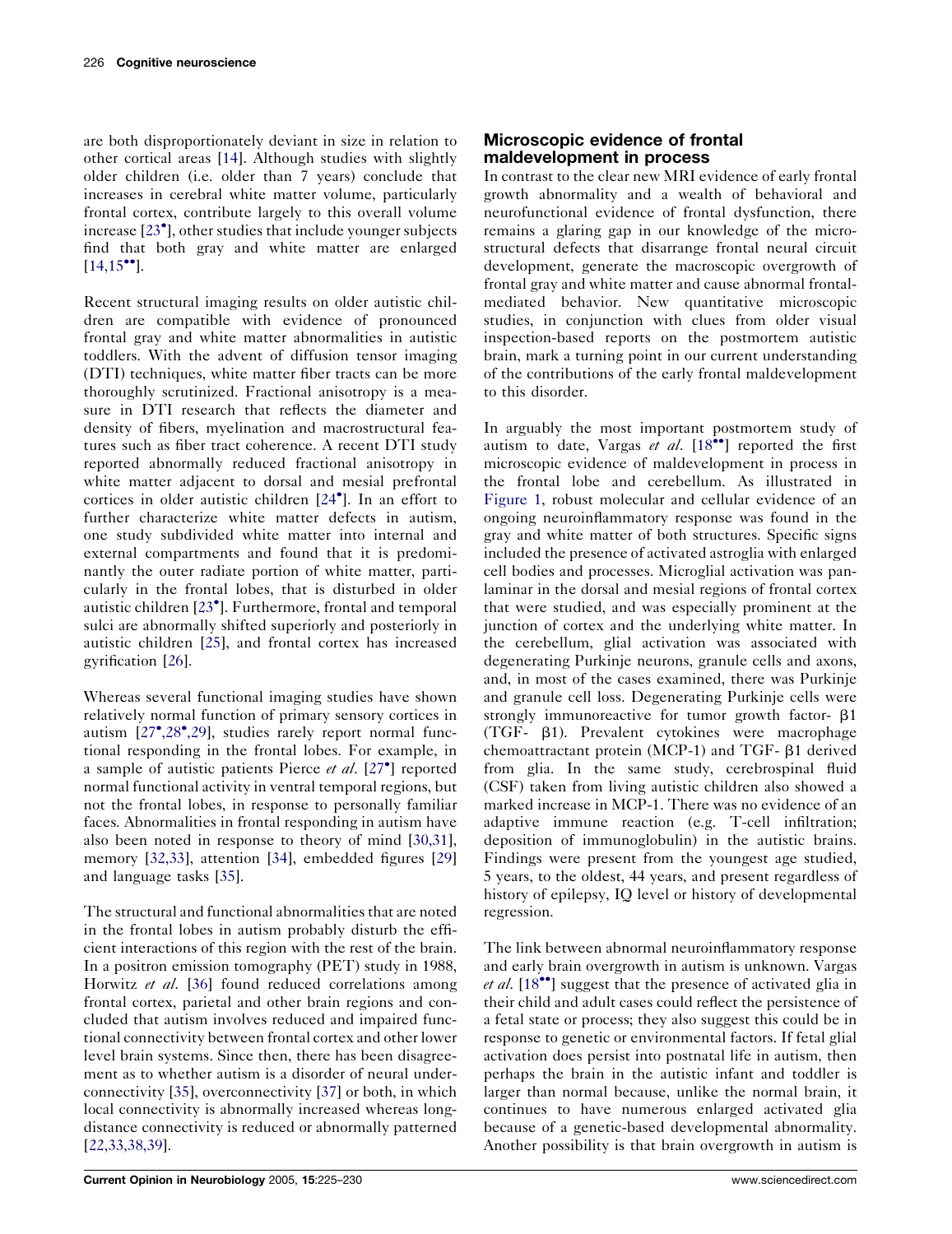

<span id="page-2-0"></span>Figure 1

Glial activation in the frontal cortex (a,b) and cerebellum (c,d) of autistic patients. (a) Cluster of activated microglia in frontal cortex visualized with diaminobenzidine tetrahydrochloride chromogen and (b) activated astroglia visualized with double immunocytochemical staining for microglia (red) and astroglia (green) using laser confocal imaging. Astroglial reactions were characterized by an increase in the volume of perikarya and glial processes. No glial activations were found in control brain tissues (images not shown). (c) Marked activation of microglia was also found in the cerebellum (immunostained with anti-HLA-DR antibody). (d) Activated microglia around a Purkinje cell immunostained with HLA-DR. Adapted with permission from Vargas et al. [\[18](#page-4-0)\*]. Reprinted with permission of John Wiley & Sons, Inc.

the result of the response of the brain to environmental factors that trigger a neuroinflammatory reaction; such a reaction would include glial activation and might also include a compensatory production of new neurons and glia [[40\]](#page-5-0). Activation and new production of neurons and glia would abnormally increase brain size. An important question is whether or not the quantitative map of cortical areas with glial activation and neuroinflammation parallels the MRI-based maps of gray and white matter overgrowth and arrest of growth.

A cortical minicolumn is a fundamental unit of cerebral cortical information processing. It is a roughly columnar vertical assembly of pyramidal neurons and interneurons, their interconnections and input and output axons that extends from layer 6 up to the cortical surface [\[41](#page-5-0)]. In humans, minicolumns in frontal association cortex are nearly twice the diameter and several times the volume of those in primary sensory cortex, such as primary visual cortex [\[41](#page-5-0)]. According to a recent study, by as young as 3 years of age in autism, minicolumns and their surrounding neuropil space are abnormally small throughout frontal but not occipital cortex [\[17](#page-4-0)]. This result extends the earlier finding of abnormally narrow minicolumns and surrounding neuropil space in one frontal Brodmann's region (area 9) in older children and adults with autism [\[16](#page-4-0)].

Buxhoeveden and colleagues also found that within minicolumns the gray level index was greater than normal, apparently because neurons were too numerous and too small [\[17](#page-4-0)]. This excess could reflect defects in the regulation of neurogenesis, delays and defects in apoptosis, perhaps involving glial dysfunction, or a late compensatory phase of neural (and glial) genesis consequent to a late prenatal or early postnatal adverse event. An excess number of cerebral neurons, which means an excess number of axons and collaterals, could be one factor generating early brain overgrowth.

Based on visual inspection, one older study [[42\]](#page-5-0) reported the presence of increased neuron density and small neuron size in frontal cingulate cortex in nine out of nine autistic cases. Another postmortem study of 6 autism cases [\[43](#page-5-0)] reported that the cortex was abnormally thick in two, lamina were disorganized in two, pyramidal neurons were disoriented in two, and neuron density was increased in three. In an unpublished study, Kennedy and colleagues observed in a 3 year old autistic case, which is also reported in the new minicolumn study mentioned above, a variety of developmental defects in frontal cortex, including clusters of neurons arrested in migration within the cortex, laminar disorganization and disorientation of pyramidal neurons (D. Kennedy, K. Semendeferi, E. Courchesne, pers comm).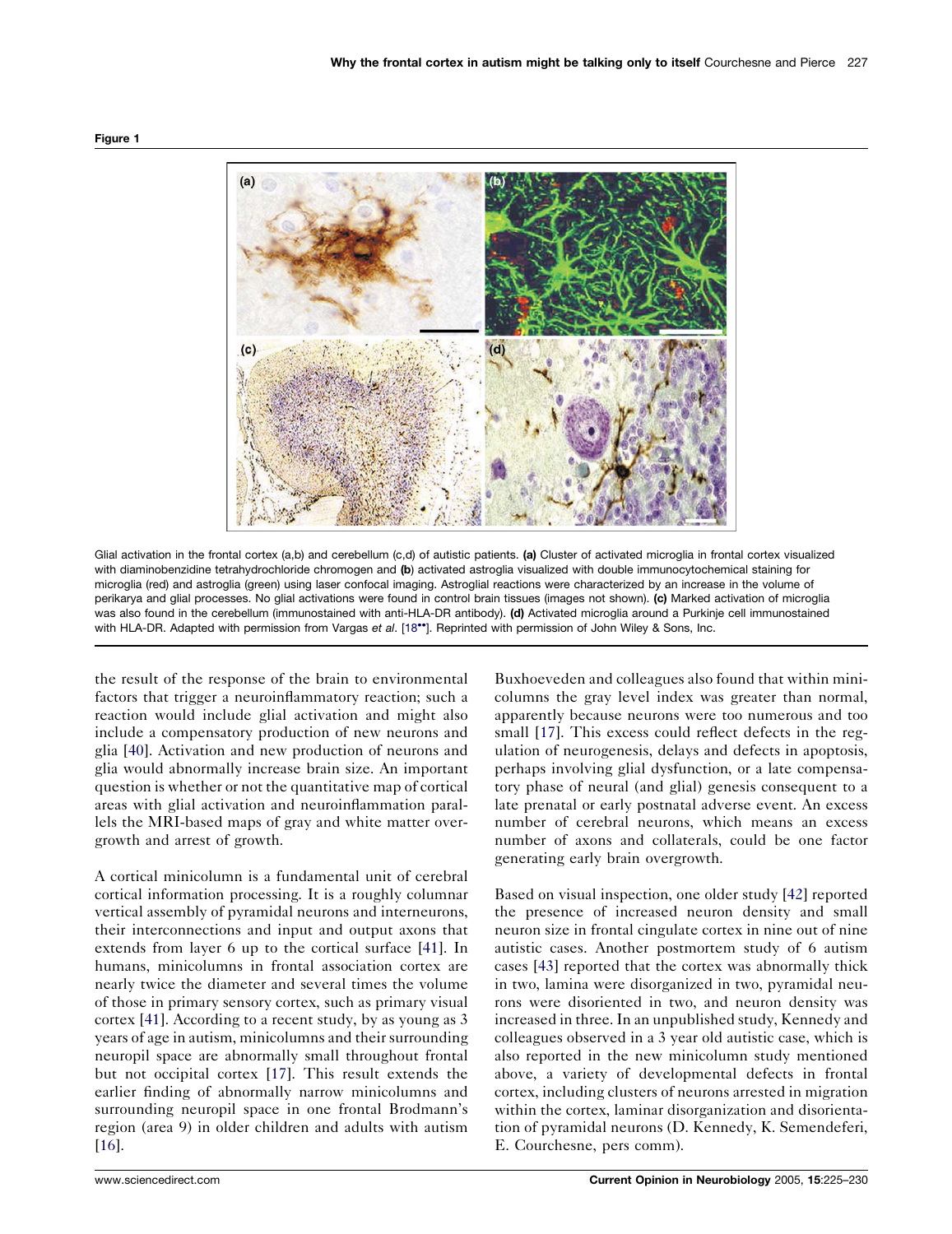It is a realistic possibility that reported glial and neuronal abnormalities in these various studies are connected. Glial cells are involved in apoptosis, neural migration, axon guidance, and minicolumn structural and functional development [[44–46\]](#page-5-0). Disruption of glial development and chronic glial activation during brain development could alter any one or each of these processes, and thereby potentially affect neuron numbers, the regions and lamina that neurons migrate to, axon connectivity patterns, neuronal and synaptic development and functioning, and the organization of cell assemblies within minicolumns. A prenatal or early postnatal disruption of glial and neuron development could have a powerful impact on neuron circuitry within minicolumns, across frontal cortical subregions, and between frontal cortex and other systems, because frontal neural circuitry is quite sparse at birth and takes many years to be fully formed [[47–49\]](#page-5-0). From the neural constructivist perspective [[47,48](#page-5-0)], early neural defects should produce aberrant connectivity and activity, and in turn, such abnormal activity will lead to further abnormal structural development.

What is clear from postmortem evidence is that microcircuitry within minicolumns in autism must be abnormal. Neuroinflammation, migration, neurogenesis and apoptosis abnormalities could each cause a variety of defects including: fractionated and incompletely or aberrantly formed minicolumn vertical circuitry (which could explain why they appear to be too narrow or underdeveloped); an excess of neurons in some layers and a deficit in others within each minicolumn; an excess of neurons in some minicolumns but reduction in others; and, finally, an imbalance between excitation and inhibition (as hypothe-sized by Rubenstein and Merzenich [\[50](#page-5-0)°]) within and between minicolumns.

These defects in turn might alter local as well as longdistance frontal cortical connectivity and functional differentiation. Reduced inhibitory control over excitatory activity [[50](#page-5-0) ] within and between minicolumns could undermine the development of functionally discrete minicolumns — that is, minicolumn functional boundaries could become blurred and responding could be abnormally under-selective. It would also tend to enable local excitation to last too long and spread too far across local patches of cortex. Such unmodulated firing of cells and minicolumns across local and short-distance patches of cortex would tend to favor retaining an abnormal number and pattern of local and short-distance connections. Conversely, it would tend to reduce the temporal and spatial resolution of processing of input from distant sources, and it would reduce the degree of synchrony of bursts of firing between clusters of minicolumns in two or more distant regions such as frontal and parietal. Longdistance cortical–cortical coupling, which is dependent on precisely timed reciprocal oscillatory signaling, would be impaired and connectivity lost. Thus, during the first

years of development, activity-dependent processes would tend to produce an increased number of abnormal local and short-distance connections but a reduced number of long-distance frontal–posterior and posterior– frontal connections.

Developmentally early defects in minicolumn microcircuitry in frontal cortex could explain why higher order frontal processes fail to appear in autistic toddlers, why frontal control and guidance over lower-level systems fails to develop adequately, why frontal cortex does not get activated normally, and why frontal activity is not correlated with activity in other cortical and subcortical systems.

## **Conclusions**

For more than two decades it has been clear that frontal lobe abnormality must be an important factor underlying core features of autism, including severe impairment in higher order social and emotional processing and communication, cognitive functions, orienting to and exploring the social and non-social world, and speech. Neuroimaging studies of older children and adults with autism have demonstrated reduced or deviant frontal cortical neural activity. Since first discovered and inter-preted by Horwitz et al. [[36\]](#page-5-0), it has also been clear that frontal cortical activity is not correlated with activity in parietal and other cortical subcortical systems, and that this failure indicates impaired frontal connections with and control over lower-level systems. Shrouded in mystery, however, has been the early developmental origin of frontal functional impairment.

For the first time, studies reveal early developmental abnormalities at both the macroscopic and the microscopic levels in the first years of life, and the frontal lobes are the peak cerebral sites of pathology. At the microscopic level, frontal neural pathology involves neuroinflammation, migration defects, and excess cerebral neurogenesis and/or defective apoptosis. It is hypothesized that these abnormal processes cause malformation and, therefore, malfunction of frontal minicolumn microcircuitry. It is suggested that this results in abnormally patterned and increased local and short-distance frontal cortical connectivity, but reduced long-distance reciprocal connectivity between frontal cortex and other brain regions. Reduced long-distance cortical–cortical reciprocal activity and coupling would impair the fundamental frontal function of integrating information from widespread and diverse systems (emotional, language, sensory, autonomic, etc) and provide complex context-rich feedback, guidance and control to lower-level systems. Overall, aberrantly heightened local frontal excitability in conjunction with impaired long-distance frontal cortical coupling with distant systems would explain why frontal activity is poorly selective, often does not show differentiation between task conditions and is commonly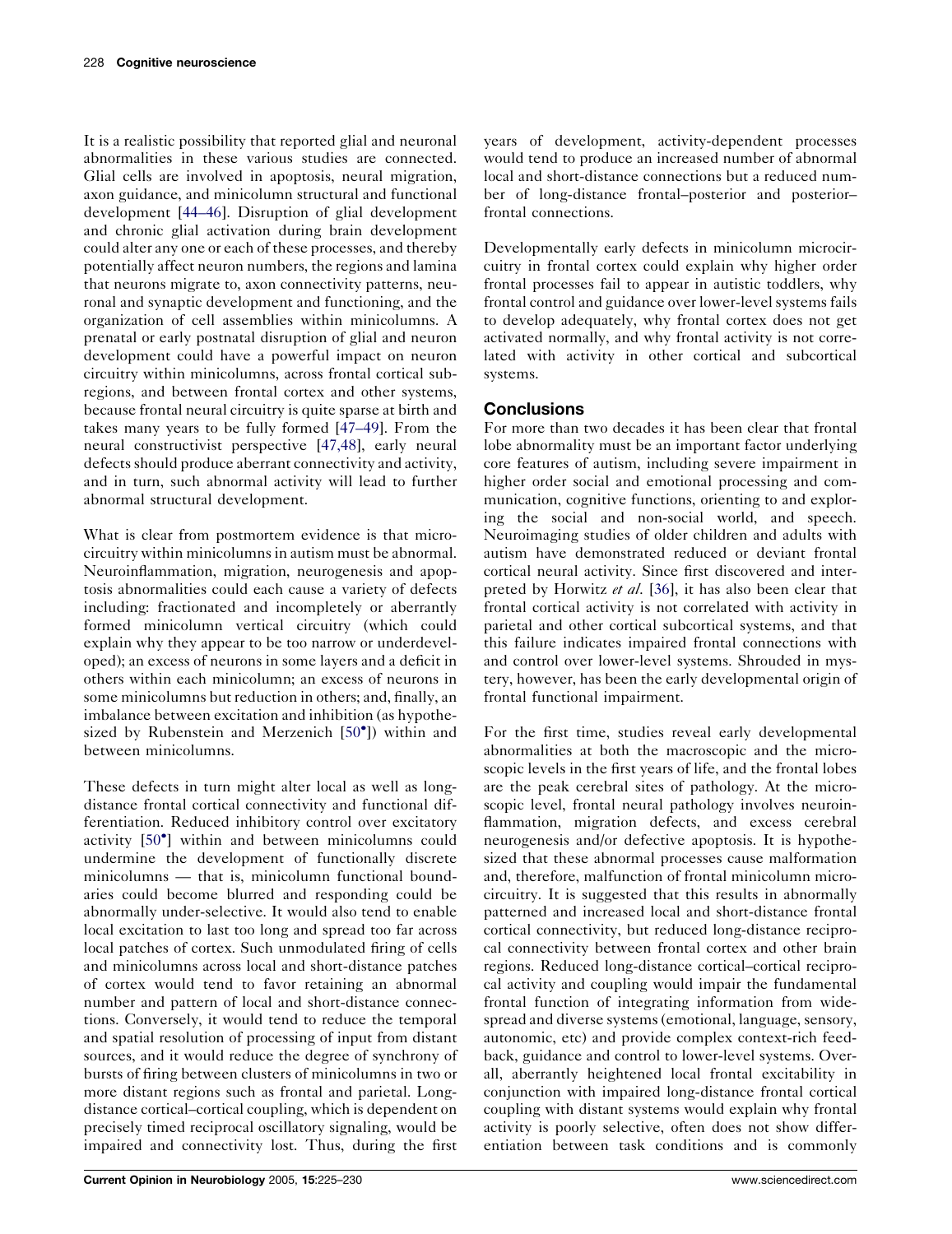<span id="page-4-0"></span>reported to be poorly correlated with posterior cortical activity.

We speculate that from the first years of life frontal cortex — metaphorically speaking — talks with itself but fails to hear and respond to other brain systems. Connectivity within the frontal lobe is excessive, disorganized, hyperactive and poorly selective. That is, within the frontal lobe, connectivity is excessive but disorganized and poorly selective. Conversely, between frontal cortex and other systems, connectivity is reduced, unsynchronized, weakly responsive and information impoverished. The toddler with autism struggles to make sense of a complex social and non-social world with powerful lowerlevel processing potential but with a frontal cortex that is functionally disorganized, noisy, and effectively 'disconnected'. The original causes that trigger a cascade of maldevelopment leading to this neurofunctional impasse remain to be determined, but a major clue might be the recent identification of an ongoing neuroinflammatory response with glial activation  $[18\text{°}$ .

#### Acknowledgements

The authors were supported by funds from the National Institute of Mental Health (2-ROI-MH36840) and National Institute of Neurological Disorders and Stroke (2-ROI-NS19855) awarded to E Courchesne, and from the National Institute of Mental Health (K01-MH01814) awarded to K Pierce. Thanks also for support from the San Diego Thursday Juniors Club and the Swartz Foundation.

#### References and recommended reading

Papers of particular interest, published within the annual period of review, have been highlighted as:

- of special interest
- of outstanding interest
- 1. Damasio AR, Maurer RG: A neurological model for childhood autism. Arch Neurol 1978, 35:777-786.
- 2. Ozonoff S: Executive functions in autism. In Learning and Cognition in Autism. Current Issues in Autism. Edited by Schopler E, Mesibov GB. Plenum Press; 1995:199-219.
- 3.  $\bullet$ Mundy P: Annotation: the neural basis of social impairments in autism: the role of the dorsal medial-frontal cortex and
- anterior cingulate system. J Child Psychol Psychiatry 2003, 44:793-809.

The author provides a thorough review of the dorsal medial frontal cortex and anterior cingulate cortex and their role in the pathology of autism.

- 4. Stuss D, Knight R: Principles of Frontal Lobe Function. Oxford University Press; 2002.
- 5. Kanner L: Autistic disturbances of affective contact. Nervous Child 1943, 2:217-250.
- 6. Baron-Cohen S: The development of a theory of mind in autism: deviance and delay? Psychiatr Clin North Am 1991, 14:33-51.
- 7. Ozonoff S, Pennington BF, Rogers SJ: Executive function deficits in high-functioning autistic individuals: relationship to theory of mind. J Child Psychol Psychiatry 1991, 32:1081-1105.
- 8. Rogers SJ, Di Lalla D: Age of symptom onset in young children with pervasive developmental disorders. J Am Acad Child Adolesc Psychiatry 1990, 29:863-872.
- 9. Baron-Cohen S, Allen J, Gillberg C: Can autism be detected at 18 months? The needle, the haystack, and the CHAT. Br J Psychiatry 1992, 161:839-843.
- 10. Dawson G, Osterling J, Meltzoff AN, Kuhl P: Case study of the development of an infant with autism from birth to two years of age. J Appl Dev Psychol 2000, 21:299-313.
- 11. Lord C, Risi S: Diagnosis of autism spectrum disorders in **young children**. In Autism Spectrum Disorders: A Transactional<br>Developmental Perspective. Edited by Wetherby A, Prizant B, Paul H. Brookes Publishing Co; 2000:167-190.
- 12. Maestro S, Muratori F, Cavallaro MC, Pei F, Stern D, Golse B, Palacio-Espasa F: Attentional skills during the first 6 months of age in autism spectrum disorder. J Am Acad Child Adolesc Psychiatry 2002, 41:1239-1245.
- 13. Wetherby AM, Woods J, Allen L, Cleary J, Dickinson H: Early indicators of autism spectrum disorders in the second year of life. J Autism Dev Disord 2004, 34:473-493.
- 14. Carper RA, Moses P, Tique ZD, Courchesne E: Cerebral lobes in autism: early hyperplasia and abnormal age effects.<br>*Neuroimage* 2002, 16:1038-1051.
- 15. .. Carper R, Courchesne E: Localized enlargement of the frontal lobe in autism. Biol Psychiatry 2005, 57:126-133.

This study demonstrated that in autism, overgrowth within the frontal lobes is localized to dorsal and mesial regions by early childhood. In autism, this early regionally localized frontal overgrowth is followed by abnormally slow frontal growth, whereas in normal children, frontal growth continues at a robust pace throughout childhood (autism versus normal: 10% versus 48% increase in frontal volumes between 2 and 9 years of age). Combined with past data, the authors conclude that early overgrowth might be more marked in later developing association cortices than in early developing lower-level systems.

- 16. Casanova MF, Buxhoeveden DP, Switala AE, Roy E: Minicolumnar pathology in autism. Neurology 2002, 58:428-432.
- 17. Buxhoeveden D, Semendeferi K, Schenker N, Courchesne E: Decreased cell column spacing in autism [abstract]. Soc Neurosci 2004:582.6.
- 18. Vargas DL, Nascimbene C, Krishnan C, Zimmerman AW,
- .. Pardo CA: Neuroglial activation and neuroinflammation in the brain of patients with autism. Ann Neurol 2005, 57:67-81. The authors documented the first direct evidence of immune-mediated mechanisms in the neuropathology of autism. Autopsy tissue from 11 autistic patients was used for immunocytochemistry studies. Results showed active neuroinflammatory processes in frontal cortex, underlying white matter and cerebellum as noted by glial activation patterns. Future therapies for autism might thus involve modifying neuroglia responses in the brain.
- 19. Courchesne E, Karns C, Davis HR, Ziccardi R, Carper R, Tigue Z, Pierce K, Moses P, Chisum HJ, Lord C et al.: Unusual brain growth patterns in early life in patients with autistic disorder: an MRI study. Neurology 2001, 57:245-254.
- 20. Courchesne E, Carper R, Akshoomoff N: Evidence of brain
- $\bullet\bullet$ overgrowth in the first year of life in autism. JAMA 2003, 290:337-344.

This study provided clear evidence that brain growth dysregulation begins shortly after birth in infants who will eventually develop autism. In this study, head circumference (HC) was slightly smaller at birth in autistic infants, but by 6–14 months of age increased to the  $84<sup>th</sup>$  percentile or greater. This study highlights the potential of using changes in HC as a neurobiological early warning sign of autism. The authors suggest a strong need for further study on the causes of abnormal brain growth in autism.

- 21. Sparks BF, Friedman SD, Shaw DW, Aylward E, Echelard D, Artru AA, Maravilla KR, Giedd JN, Munson J, Dawson G et al.: Brain structural abnormalities in young children with autism spectrum disorder. Neurology 2002, 59:184-192.
- 22. Courchesne E, Pierce K: Early brain overgrowth in autism: a potential signal of disrupted development of frontal pyramidal neurons and cortical connectivity. Int J Dev Neurosci in press.
- 23. Herbert MR, Ziegler DA, Makris N, Filipek PA, Kemper TL,  $\bullet$ Normandin JJ, Sanders HA, Kennedy DN, Caviness VS Jr: Localization of white matter volume increase in autism and developmental language disorder. Ann Neurol 2004, 55:530-540.

This study further characterizes white matter defects in autism by showing that only the later myelinating outer white matter (called 'radiate' white